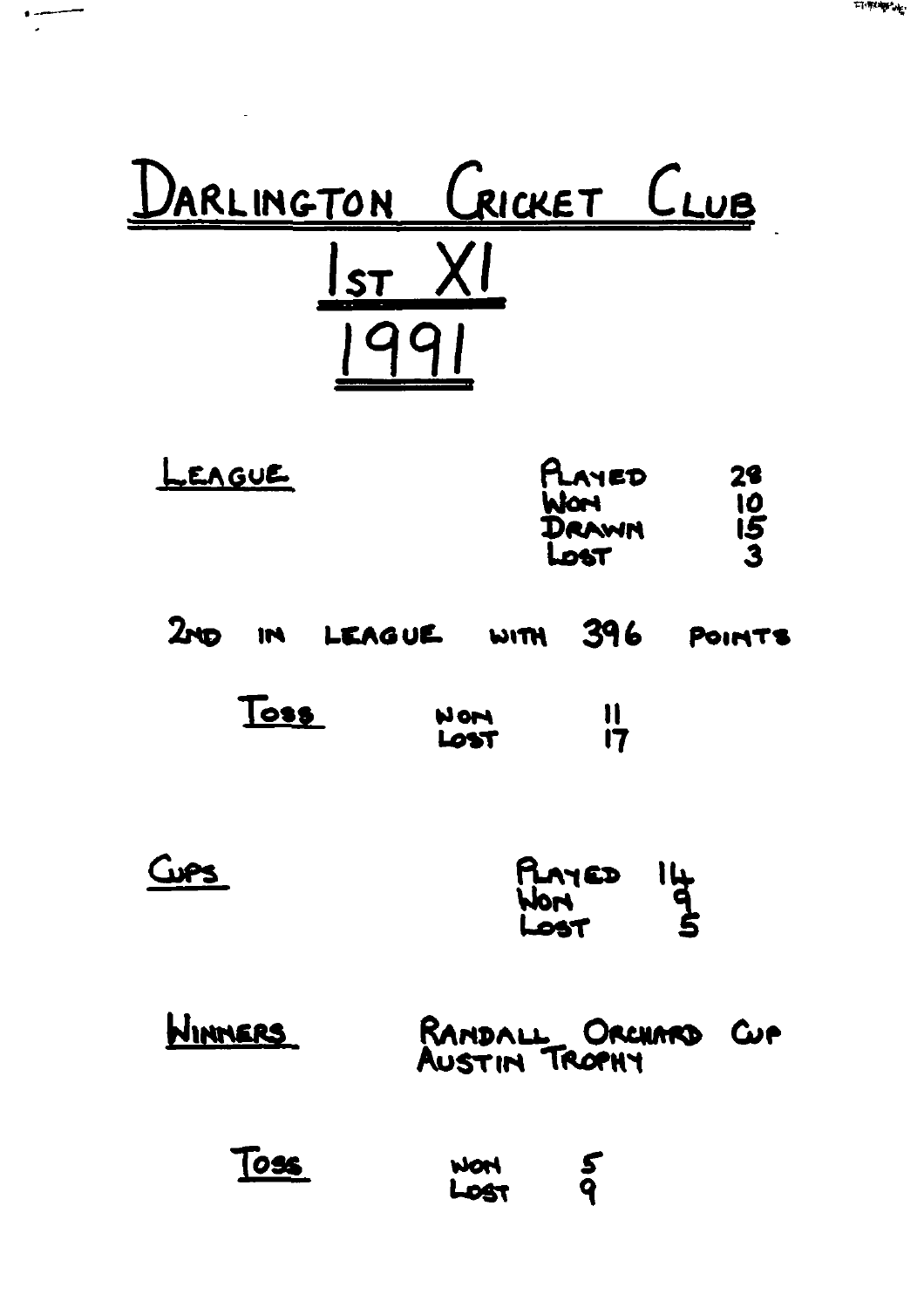LEAGUE

|                 | Matches        | Im <sup>9</sup>            | Runs                    | Highest<br>$rac{1}{2}$    | Out                     | not Comp?<br>$lnn^9$ | Avenue Fred Run | Buk                    | طلمة                    | Number of<br>$\mu s$ $\mu s$ |                          |
|-----------------|----------------|----------------------------|-------------------------|---------------------------|-------------------------|----------------------|-----------------|------------------------|-------------------------|------------------------------|--------------------------|
| M. ANHAAR       | $\mathfrak{A}$ | 18                         | 678                     | II3                       | 5                       | 13                   | 52.154          |                        | 65600965                | 77                           | 12                       |
| M E JOBLING     | 10             | 9                          | 239                     | 78                        | $\overline{\mathbf{2}}$ | 6                    | 39.833          | 424                    | 177L                    | 22                           |                          |
| D de SILVA      | 2 <sub>1</sub> | $\mu$                      | 716                     | 105                       | 5                       | 21                   | 34.095          | 1258                   | 1.757                   | 77                           | $\overline{7}$           |
| N A. RIDDELL    | 27             | 26                         | 765                     | 98                        | $\overline{2}$          | 24                   | 31.875          | 1290                   | 1.686                   | 85                           | 15                       |
| $G$ Moopy       | 27             | 26                         | 595                     | $\mathbf{L}$              | 4                       | 22                   | 27.045          | 863                    | 1.450                   | 58                           |                          |
| TH BLACKBURN    | 27             | 15                         | 293                     | 55                        | ↳                       | $\mathbf{11}$        | 26.636          | 589                    | 2.010                   | 28                           | $\mathbf{3}$             |
| A.R. FOTHERGILL | لڈ             | 19                         | $32 +$                  | 7ዹ"                       | 4                       | 15                   | $21 - 6$        | 431                    | <b>1330</b>             | 36                           | $\tau$                   |
| M STAINSBY      | 27             | $\mathfrak{A}_{\bullet}$   | 473                     | $7^{\bullet}$             |                         | 25                   | 18.92           | 1505                   | 3182                    | 34                           |                          |
| A GRAY          | $\mathfrak{B}$ | C                          | 148                     | 25                        | 7                       | 9                    | ال ابلوله       | 315                    | 2.128                   | $5\overline{)}$              | $\overline{\phantom{0}}$ |
| R. MANUEL       | 28             | lo                         | 37                      | <del>ا</del> ∕ ہ          | 4                       | 6                    | 6.167           | $\mathfrak{m}$         | $\overline{3}$          | $\mathbf{1}$                 |                          |
| Also balted     |                |                            |                         |                           |                         |                      |                 |                        |                         |                              |                          |
| M. AHMED        | L              | L                          | 163                     | ่าµ*                      |                         | 5                    | $32 - 6$        | 150                    | 0.920                   | 18                           |                          |
| P. MELLOR       | し              | 2                          | $\sqrt{5}$              | lĮ.                       | 1                       |                      | 15              | 49                     | $3 - 11 - 7$            |                              |                          |
| A D. RIXON      | $\mathbf{I}$   |                            | 13                      | 13                        | $\mathbf{o}$            |                      | 13              | 17                     | 1.308                   |                              | Ł                        |
| S N. CROWTHER   | $\overline{c}$ | $\boldsymbol{\mathcal{X}}$ | 2 <sub>0</sub>          | 18                        | $\mathbf o$             | 2                    | 10              | 59                     | 295                     | $\overline{3}$               |                          |
| D.C.S. EVERALL  | 14             | 3                          | 19                      | $\boldsymbol{\mathsf{N}}$ | l                       | $\overline{2}$       | 9.5             | 44                     | 2.31C                   | $\mathbf{2}$                 |                          |
| N.M WHALEY      | 5              | 3                          | $\mathbf{u}$            | ۹                         |                         | $\mathbf{2}$         | 5.5             | 33                     | $\overline{\mathbf{3}}$ |                              |                          |
| J. STAINSBY     | 3              |                            | $\overline{\mathbf{3}}$ | 3                         | 0                       |                      | $\mathfrak{z}$  | 42                     | կµ                      |                              |                          |
| J.G. H. MURPHY  |                |                            |                         | $\overline{2}$            | O                       |                      | $\mathbf 2$     | 4                      | $\overline{2}$          |                              |                          |
| $K.D$ Morr      | 27             |                            | $rac{2}{5}$             | $2^*$                     | 4                       | 3                    | 1.667           | $\mathfrak{L}^{\cdot}$ | 54                      |                              |                          |
| F Smith         |                |                            | Ò                       | 0                         | Ō                       |                      | $\mathcal{O}$   | 4                      |                         |                              |                          |

 $\mathcal{A}(\mathcal{A})$  , and  $\mathcal{B}(\mathcal{A})$  , and  $\mathcal{A}(\mathcal{A})$ 

 $\sim$   $\star$ 

 $\bullet$ 

 $\bar{\mathbf{r}}$ 

| RUNS SCORED FOR | WICKETS LOST | AVERAGE |
|-----------------|--------------|---------|
| 4937            | - 171        | 28.871  |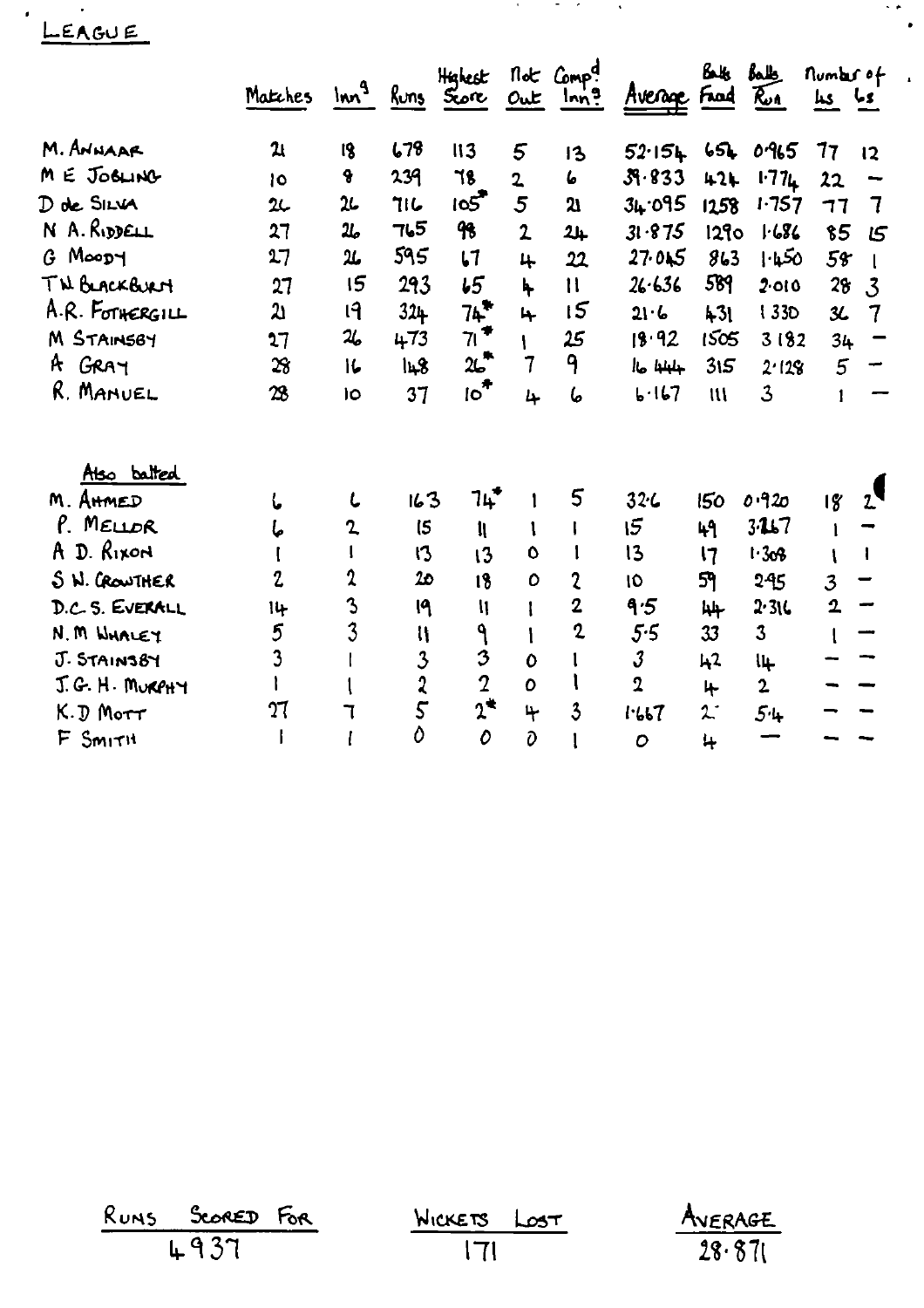|                |                  |                         |         |             |                         | Balls Overs Mdn Runs Wrt. Average | <u>bat</u><br>Bowling | மேற<br>over    | Strik<br>Rate Wides |   | no<br><b>bails</b> |
|----------------|------------------|-------------------------|---------|-------------|-------------------------|-----------------------------------|-----------------------|----------------|---------------------|---|--------------------|
| M. ANWAAR      | 2881             | 481                     | 162     | 1074        | 80                      | 13.425                            | $8 - \mu$             | 2.233          | 36.075              |   |                    |
| A GRAT         | 1028             | 171.2                   | 29      | 533         | 2 <sub>L</sub>          | 20.5                              | $3 - 13$              | 3111           | 39.536              |   |                    |
| $K$ $D.$ Mort  | 1ئ)ا             | 27 <sub>k</sub>         | 70      | 843         | 32                      | 24.344                            | 4 - ม                 | 3077           | $5r$ 781            | 5 | 8                  |
| R. MANUEL      | 1465             | 240.2                   | 38      | 78ት         | 22                      | 35.636                            | $4 - 59$              | 3.262          | 4.591               | Ю | 12                 |
| Also bouled    |                  |                         |         |             |                         |                                   |                       |                |                     |   |                    |
| G MOODY        | $\boldsymbol{6}$ |                         |         | $\bullet$   |                         | $\bullet$                         | $1 - 0$               | O              | ८                   |   |                    |
| N.M. WHALEY    | 7                |                         | $\circ$ | $\mathbf 2$ |                         | $\overline{2}$                    | $1 - 2$               | $\overline{2}$ | $\overline{7}$      |   |                    |
| M AHMED        | 75g              | 1253                    | 22      | 368         | 29                      | 12.69                             | $8 - 69$              | 2.932          | 26.138              |   | 4                  |
| TW. BURCKBURN  | 25               | 4                       | ı       | 28          | $\mathbf{z}$            | $1 +$                             | $1 - 0$               | $\overline{7}$ | 12.5                |   |                    |
| J.G. H. MURPHY | 69               | $\mathbf{u}$            | 0       | 43          | $\overline{\mathbf{3}}$ | 14:33                             | $3 - 13$              | 3.909          | 23                  | ł | $\overline{2}$     |
| P. MELLOR      | 143              | 27                      | ι       | $\sqrt{3}$  | $\mathbf{2}$            | 43.5                              | $ - $                 | 3.222          | 81.5                |   | -                  |
| N. A. RIDDELL  | 2 <sub>l</sub>   | $\overline{\mathbf{3}}$ | 0       | $3+$        | $\mathbf o$             | —<br>—                            | $0 - 2$               | 11.333         | -                   |   | $\overline{2}$     |
| A.D. Rixon     | $\bullet$        |                         | Ō.      | IG.         | $\mathbf o$             | $\overline{\phantom{0}}$          | $0 - 16$              | ما ا           |                     |   |                    |
| M. STAINSBY    | 18               | $\mathbf{3}$            | 0       | 16          | 0                       |                                   | $0 - 6$               | 5.333          |                     |   |                    |

 $\mathcal{F} = \mathcal{F} = \mathcal{F}$ 

 $\sim$ 

 $\label{eq:1} \mathbf{v}(\mathbf{z}) = \mathbf{v}(\mathbf{z}) = \mathbf{v}(\mathbf{z}) = \mathbf{v}(\mathbf{z}) + \mathbf{v}(\mathbf{z}) + \mathbf{v}(\mathbf{z}) + \mathbf{v}(\mathbf{z}) + \mathbf{v}(\mathbf{z}) + \mathbf{v}(\mathbf{z}) + \mathbf{v}(\mathbf{z}) + \mathbf{v}(\mathbf{z}) + \mathbf{v}(\mathbf{z}) + \mathbf{v}(\mathbf{z}) + \mathbf{v}(\mathbf{z}) + \mathbf{v}(\mathbf{z}) + \mathbf{v}(\mathbf{z}) + \mathbf{v$ 

 $\frac{1}{\sqrt{2}}\left(\frac{1}{\sqrt{2}}\right)^{2}=\frac{1}{2}\left(\frac{1}{\sqrt{2}}\right)^{2}$ 

| D. de SILVA        | 13  | T.W. BLACKBURN       |   | M. AHMED      |  |
|--------------------|-----|----------------------|---|---------------|--|
| D.C.S. EVERAL      |     | ME JOBLING           |   | S.W. CROWTHER |  |
| $A.R.$ FOTH ERGILL | 2 ا | K.D. M <sub>OT</sub> |   | J.G.H. MURPHY |  |
| R. MANUEL          |     | N.A.RIDDELL.         |   | A.D.Ruxon     |  |
| $G.$ Moopy         |     | M. STAINSBY          | ↳ | J. STAINSBY   |  |
| M. ANWAAR          |     | A. GRAY              | 3 | NM WHALEY     |  |

| Stumpings       |                  |            |
|-----------------|------------------|------------|
| A.R. FOTHERGILL | D.C.S. EVERALL 3 | ME JOBLING |

| RUNS SCORED AGAINST | WICKETS TAKEN | AVERAGE |
|---------------------|---------------|---------|
| 4054                | 210           | 19.305  |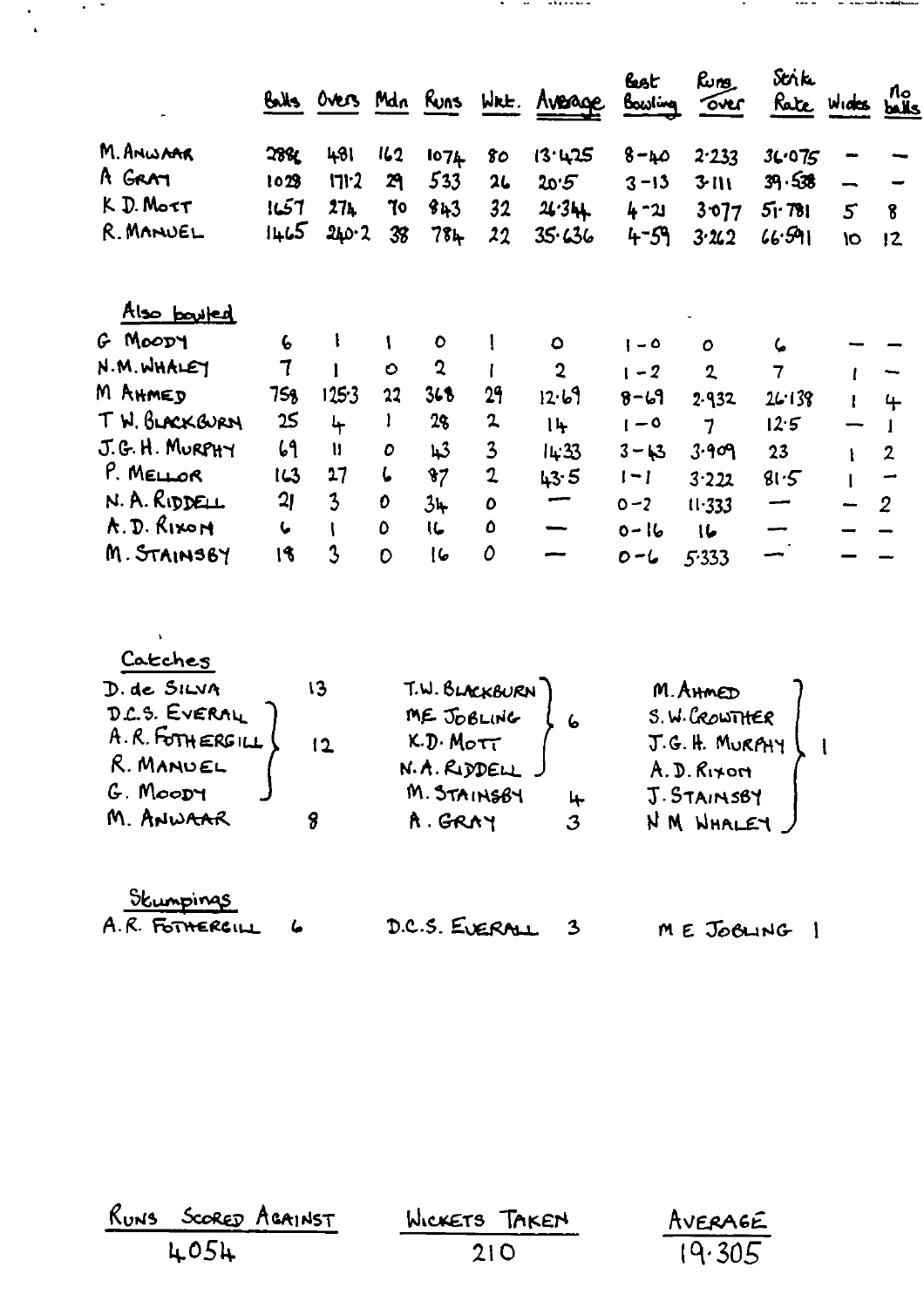| $CU$ PS         | Hightst<br>Matches Inn <sup>9</sup> Runs Score |                  |                         |                | Out            | not Comp.<br>Inn?       | Avenue Frad    | ልኤ             | <u>laky</u><br>Fun | $\frac{Ls}{s}$ $\frac{Ls}{s}$ | flumber of     |
|-----------------|------------------------------------------------|------------------|-------------------------|----------------|----------------|-------------------------|----------------|----------------|--------------------|-------------------------------|----------------|
| N. RIDDELL      | 8                                              | $\boldsymbol{q}$ | 18 <sub>k</sub>         | $85^{\circ}$   | $\mathbf{2}$   | ι                       | 30.467         | 251            | 1.354              | $\mathbf{1}$                  | $\mathbf{u}$   |
| D. de SILVA     | 10                                             | 10               | 191                     | 37             | $\overline{2}$ | g                       | 23875          | 243            | 1.272              | $\mathbf{L}$                  | 5              |
| A.R. FOTHERGILL | $\mathbf 3$                                    | <b>q</b>         | 150                     | 50             |                | 7                       | 21.429         | 156            | 1.027              | 14                            | $\overline{2}$ |
| R. MANUEL       | 12                                             | $\mathbf{A}$     | 56                      | $I_{+}$        | 6              | $\ddot{\mathbf{z}}$     | 18.667         | મ્ન            | 0.875              | $\overline{\mathbf{r}}$       | 1              |
| T.W. BLACKBURN  | 12                                             | $\mathbf{12}$    | 152                     | 35             | $\overline{3}$ | 9                       | 16.889         | 200            | 131                | 14                            | $\mathbf{2}$   |
| M. ANUAAR       | 13                                             | 12               | 175                     | 45             |                | $\mathfrak n$           | 15 909         | 192            | 1097               | 13                            | Ļ.             |
| $G.$ Moop $Y$   | 14                                             | 14               | 204                     | 39             |                | 13                      | 15692          | 258            | 1 265              | الا                           | 1              |
| M. STAINSBY     | 12                                             | 12               | 149                     | 28             |                | $\mathfrak u$           | 13.545         | 306            | $2.05+$            | 8                             |                |
| A GRAY          | $  \psi$                                       | <b>IO</b>        | 73                      | 20             | 2              | 8                       | 9125           | 131            | $1 - 795$          | 4                             |                |
| Also bated      |                                                |                  |                         |                |                |                         |                |                |                    |                               |                |
| M.E JOBLING     | ٦                                              | 5                | 42                      | $25^{\circ}$   | V              | Կ                       | 10.5           | 52             | 1.238              | 2                             |                |
| D.C.S. EVERALL  | ۹                                              | 3                | 23                      | $\overline{O}$ | $\mathbf O$    | $\overline{\mathbf{3}}$ | 7.657          | 37             | 1.609              | $\mathbf{I}$                  |                |
| J.G. H. MURPHY  | 4                                              | $\overline{3}$   | 22                      | 13             | Ō              | 3                       | 7.333          | 3 <sub>b</sub> | 1.636              |                               |                |
| K.D.Mott        | ٩                                              | 2                | 3                       | $3^*$          |                |                         | $\overline{3}$ | ٩              | 3                  |                               |                |
| N. RAINE        | 5                                              | $\overline{2}$   | $\overline{\mathbf{3}}$ | $\overline{2}$ | O              | 2                       | 1.5            | 9              | 3                  |                               |                |
| P MELLOR        | ٩                                              | $\mathbf{2}$     |                         |                | L              | ١                       | I.             | 6              | L                  |                               |                |
| S W. CROWTHER   | 1                                              | $\mathbf{I}$     | O                       | D              | 0              | ì                       | O              | $\overline{2}$ |                    |                               |                |
| N M WHALEY      | $\overline{5}$                                 | $\overline{2}$   | $\mathbf 0$             | $D^{\bigstar}$ | $\overline{a}$ | $\ddot{\mathbf{O}}$     |                | Ô              |                    |                               |                |
|                 |                                                |                  |                         |                |                |                         |                |                |                    |                               |                |

÷

and the second company of the second company of the second company of the second company of the second company of the second company of the second company of the second company of the second company of the second company o

 $\omega$ 

 $\hat{\mathbf{r}}$ 

 $\hat{\mathbf{r}}$ 

| Played but did not but |  |  |
|------------------------|--|--|
| M. SHAW                |  |  |
| A. STEPHENSON          |  |  |

 $\langle \rangle$ 

| RUNS SCORED FOR | WICKETS LOST | AVERAGE |
|-----------------|--------------|---------|
| 1559            |              | 17.132  |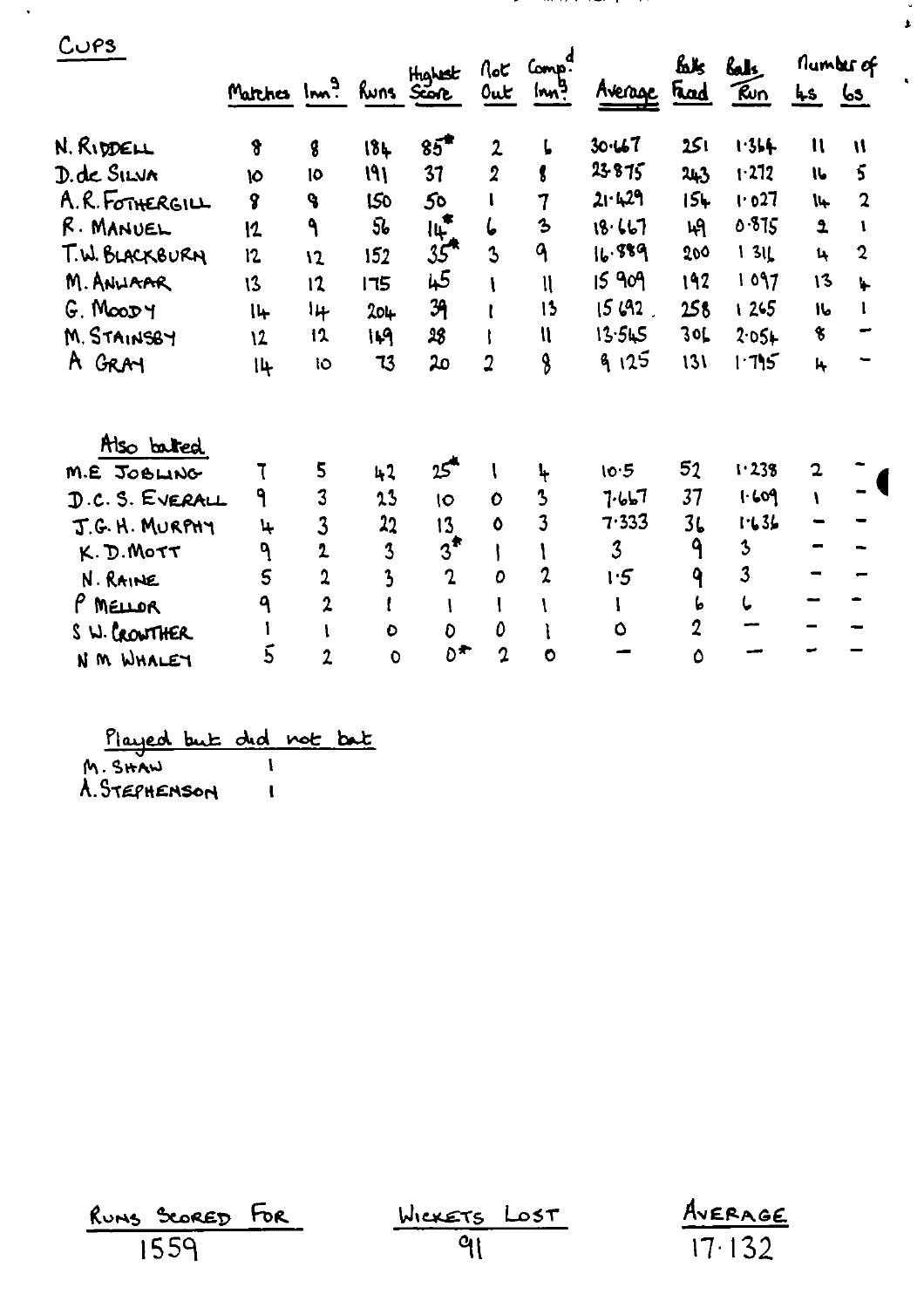|                |      | Overs            |              |     |              | Mda Runs Wat. Average Bowling Over Rate | Bast     | $\mathcal{L}_{\mathsf{uns}}$ | <b>Strik</b> | Wides          | Aо<br>balls |   |
|----------------|------|------------------|--------------|-----|--------------|-----------------------------------------|----------|------------------------------|--------------|----------------|-------------|---|
| M. ANWAAR      | 174  | $\mathfrak{u}_2$ | 21           | 352 | 35           | 10.057                                  | $5 - 19$ | 3.113                        | 19.257       | Ł              |             |   |
| A. GRAT        | 210  | 35               | 3            | 16L | 12           | 13.667                                  | $4 - 32$ | 1.686                        | 11.5         |                |             |   |
| R. MANUEL      | 32   | 53               | 5            | 252 | 15           | 168                                     | $4 - 12$ | 4755                         | 21L          | 5              |             |   |
| K.D. MOTT      | 416  | 69               | 6            | 345 | 7            | 49.286                                  | $3 - 31$ | $5^{\circ}$                  | 59.129       | V              |             |   |
| Also bowled    |      |                  |              |     |              |                                         |          |                              |              |                |             |   |
| A R FOTHERGILL | 32   | 5                | $\mathbf{o}$ | 20  |              | 20                                      | $1 - 20$ | 4                            | 32           |                |             |   |
| J.G H. MURPHY  | $5+$ | ۹                | $\mathbf{O}$ | 56  | 2            | $\boldsymbol{\mathfrak{B}}$             | 1-27     | 6.222                        | 27           |                |             |   |
| P. MELOR       | 127  | 21               | 4            | lo3 | 3            | 34.333                                  | $2 - 25$ | 405                          | 42.333       |                |             |   |
| N. M. WHALEY   | 5Ļ   | ٩                | 0            | 52  | $\mathbf{I}$ | 52                                      | $1 - 29$ | 5778                         | 5۷           | $\overline{2}$ |             | - |
| A. STEPHENSON  | 12   | $\mathfrak 2$    | 0            | 27  | O            |                                         | $0 - 27$ | 13.5                         |              |                |             |   |

 $-$ 

and a search and the following company and the company of the company of the company of the company of the company of the company of the company of the company of the company of the company of the company of the company of

 $- - -$ 

 $\sim$ 

Carches<br>T.W. BLACKBURN ? C J. de SILVA<br>D. de SILVA 3<br>D.C.S. EVERALL } 2<br>R MANUEL

 $\sim$   $-$ 

| m Anw <del>rne</del> |  |
|----------------------|--|
| A.R. FOTHERGILL      |  |
| A. GRAY              |  |
| P MELLOR             |  |
| J G.H MURPHY         |  |
| N.A. RIDDELL         |  |
| M STAINSBY           |  |
| N.M. WHALEY          |  |

|  | Stumpings       |   |
|--|-----------------|---|
|  | D.C. S. EVERALL | 5 |

mt in

 $\sim$   $\sim$ 

A.R. FOTHERGILL 2 M.E. JOBLING 1

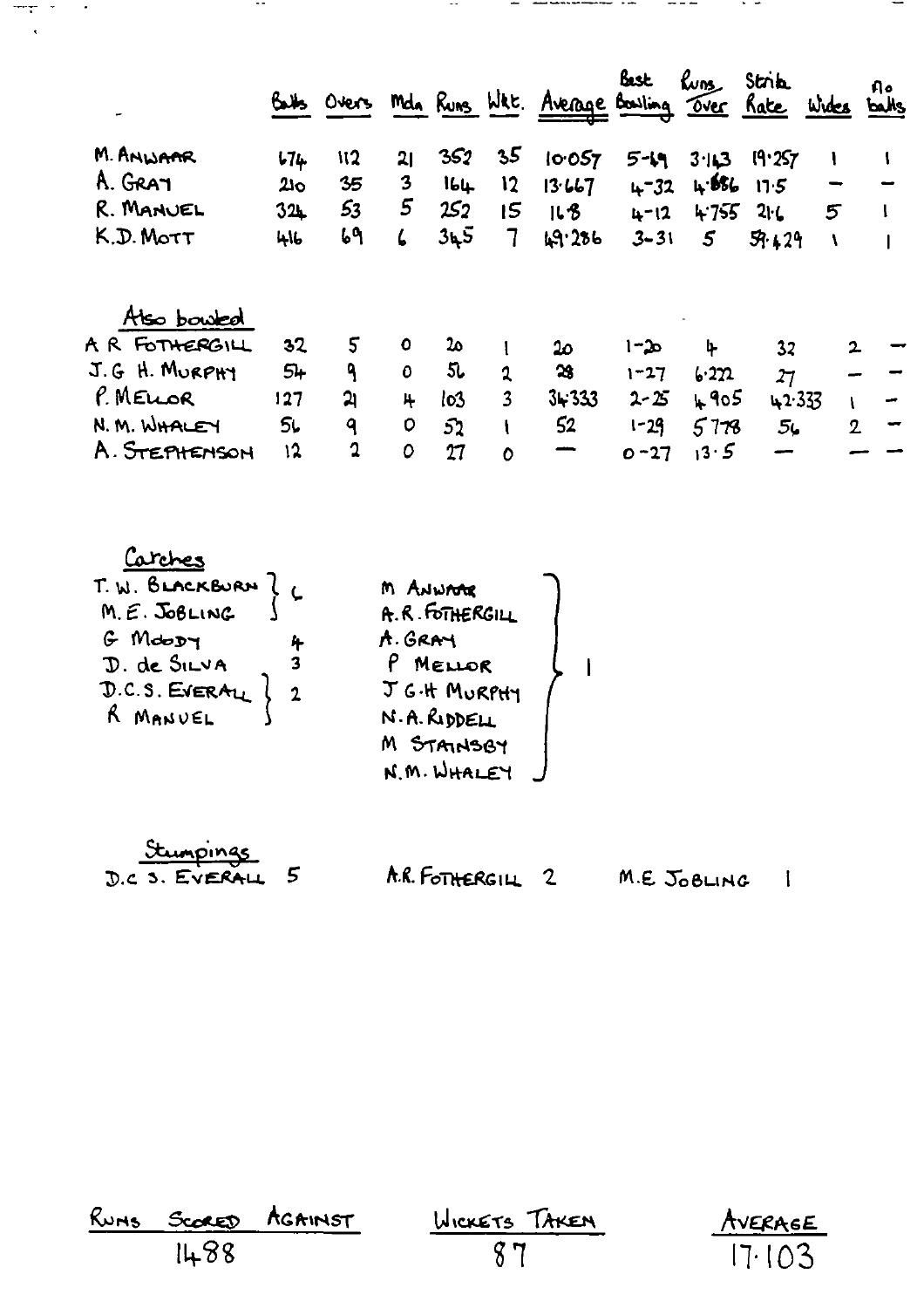BATTING

 $\mathcal{A}$ 

 $\bullet$ 

| 100s            | M. ANWANR                                 | II3                                    | NORMANOY HALL<br>$50$ off $55$ bells<br>(ん)<br>100 of 89<br>v                      |
|-----------------|-------------------------------------------|----------------------------------------|------------------------------------------------------------------------------------|
|                 | D. de SILVA                               | 105 <sup>4</sup>                       | BISHOP AUCKLAND<br>$\mathcal{L}$<br>10 <sub>f</sub><br>v.<br>ルフ                    |
|                 | M ANUAAR                                  | $103$ <sup><math>\text{F}</math></sup> | NORMANBY HALL<br>ц,<br>46<br>V.<br>(ಒ)                                             |
| 503             | M ANWAAR                                  | 99                                     | DARLINGTON R.A.<br>$\left(\mathcal{H}\right)$<br>50<br>55 <b>bulls</b><br>∘⊬<br>N. |
|                 | N.A. RIDDELL                              | 98                                     | STOCKTON<br>70<br>v                                                                |
|                 | N. A. RIDDELL                             | 90                                     | 75<br>Norton<br>v                                                                  |
|                 | N.A. RIDDELL                              | $85^{*}$                               | 55<br><b>BARNARD CASTLE</b><br>(neuk)                                              |
|                 | M. ANWAAR                                 | 83 <sup>7</sup>                        | DARLINGTON R.A.<br>60<br>$\left( \mathbf{a}\right)$                                |
|                 | N. A. RIDDELL                             | 79                                     | BISHOP AUCKLAND<br>86<br>(م                                                        |
|                 | M.E. JOBLING                              | 78                                     | $\mathcal{E}$<br>NORMANOY HALL<br>V                                                |
|                 | $N.A.$ RIDDELL                            | 78                                     | lo3<br>MARSKE<br>$\boldsymbol{\alpha}$<br>v                                        |
|                 | M. AHMED                                  | ገኑ <sup>።</sup>                        | SALTBURN<br>h,<br>64<br>V.                                                         |
|                 | A.R. FOTHERGILL                           | 74 م                                   | 45<br>NORMAN BY HALL<br>N.<br>$\boldsymbol{\alpha}$                                |
|                 | M. ANWAAR                                 | $73^{\text{th}}$                       | <b>THORNABY</b><br>36<br>v<br>A)                                                   |
|                 | M. STAINSBY                               | דן "                                   | BISHOP AUCKLAND<br>140<br>$\left(\boldsymbol{\mathsf{h}}\right)$<br>V.             |
|                 | G. MOODY                                  | 67                                     | ٦١<br>BLACKHALL<br>$\left( \begin{matrix} 1 \end{matrix} \right)$<br>V.            |
|                 | D. de SILVA                               | မြ                                     | 86<br>BLACKHALL<br>だ<br>V                                                          |
|                 | D. de SILVA                               | $5^{\circ}$                            | AIHOHTHY<br>71<br>Y<br>$\sim$                                                      |
|                 | T.W. BLACKBURN                            | 65                                     | $\mathbf{u}$<br>NORTON<br>٧<br>بم                                                  |
|                 | D. de SILVA                               | $60^{\text{T}}$                        | REDCAR<br><b>l</b><br>$\mathcal{F}$<br>V.                                          |
|                 | $G.$ MOODY                                | 60                                     | 79<br><b>THORNABY</b><br>$\alpha$<br>v                                             |
|                 | G. MOODY                                  | 57"                                    | MARSKE<br>83<br>$\ddot{\phantom{a}}$<br>V.                                         |
|                 | M. E. JOBLING                             | 56                                     | Stocktor<br>83<br>v                                                                |
|                 | G. MOODY                                  | 56                                     | <b>BISHOP AUCKLAND</b><br>$\frac{1}{2}$<br>N,<br>o-                                |
|                 | G. MOODY                                  | 54                                     | Norton<br>80<br>$\boldsymbol{\lambda}$<br>Y                                        |
|                 | G. MOODY                                  | 51 L                                   | $(\lambda)$<br>V DARLINGTON R.A.<br>44                                             |
|                 | D. de SILVA                               | 50 -                                   | V BISHOP AUCKLAND<br>72<br>R)                                                      |
|                 | A.R. FOTHERGILL                           | 50                                     | V FELLING<br>$H +$                                                                 |
|                 | <u>Fastest 50</u>                         | M. ANWAAR                              | $\left(\alpha\right)$<br>V THORNAOY<br>off 36 balls                                |
| HIGHEST         | LEAGUE PARTNERSHIPS                       |                                        |                                                                                    |
| IST WKT.        | 92 v Stockton (a)                         |                                        | $M.$ STAINSBY + NA RIDDELL In 26.5 overs                                           |
| $24D$ $4K$      |                                           |                                        | $171^*$ v Bishop Avekering (L) N A. Ripper + D de SILVA 46.5                       |
| $3$ KD WKT.     | $I_{4}L \times 6$ uncertain               |                                        | $(A)$ D de SILVA + G MooDY<br>26.4                                                 |
| $474$ WKT.      | 157 v Normansy HALL                       |                                        | $(4)$ ME JOOLING + M. ANWAAR $26.2$                                                |
|                 | 5TA WKT                                   |                                        | $187^T$ V Normmey HALL $(a)$ MANWAAR, A.R. FOTHERGILL 19                           |
|                 | GTH WKT 82 <sup>*</sup> V SYNTHONIA       |                                        | $(a)$ D. de SILVA + $A. GRA$<br>15.1                                               |
|                 | $54^{\text{F}}$ v GUISBOROUGH<br>$7m$ WKT |                                        | (a) TW BLACKBURN+ A GRAY<br>17.4                                                   |
|                 | $21$ v HARTLEPOOL<br>8TH WKT              |                                        | $(L)$ J.STAINSBY + M. ANWAAR<br>4.3                                                |
| 9rn WKT         | $22$ $\sqrt{8}$ REDCAR                    |                                        | $\alpha$                                                                           |
| <b>IOTH WKT</b> | V THORNABY<br><b>IO</b>                   |                                        | R. MANUEL + K.D MOTT<br>4<br>$\infty$                                              |

**CONTRACTOR** 

 $\ddot{\phantom{a}}$ 

 $\hat{\mathbf{v}}$ 

 $\hat{\pmb{r}}$ 

**ALL INNER HARDER**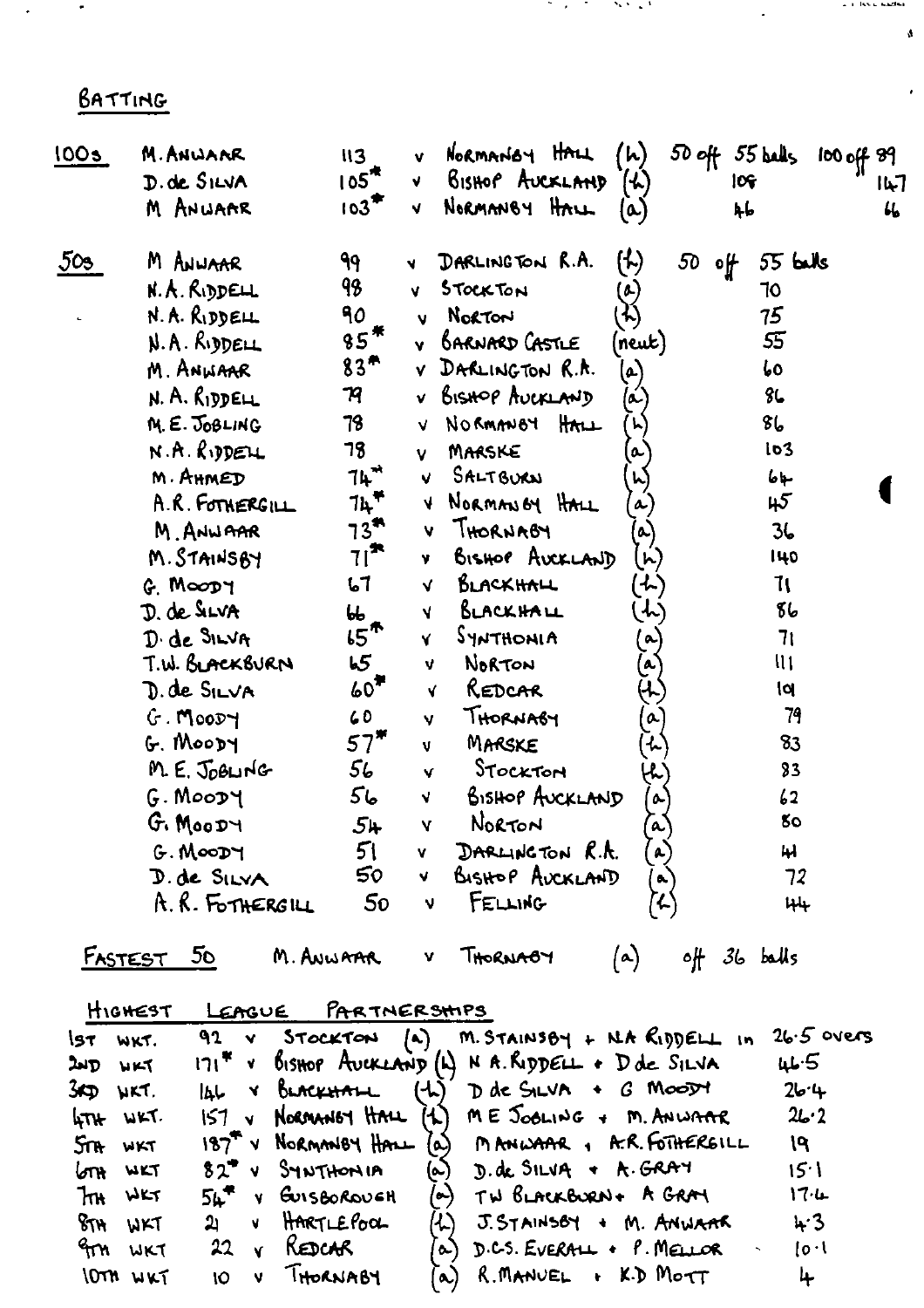LEAGUE

 $\frac{1}{1}$ 

 $\ddot{\phantom{a}}$ 

|                 | BOWLED         | <u>CAUCHT</u>    | LBM.           | STUMPED | <u>RUN OUT</u>  |
|-----------------|----------------|------------------|----------------|---------|-----------------|
| M. ANWAAR       |                | ٩                |                |         |                 |
| M.E.JOBLING     |                | 5                |                |         |                 |
| D. de SILVA     |                | $\mathbf{u}$     | 5              |         |                 |
| N. A. RIDDELL   |                | 14               |                |         |                 |
| G MOODY         |                | 6                |                | 3       |                 |
| T.W. BLACKBURN  |                | 4                |                |         |                 |
| A.R FOTHERGILL  |                | 4                |                |         | 3               |
| M. STAINSBY     |                | 16               |                |         |                 |
| A. GRAY         |                | 3                |                |         |                 |
| R. MANUEL       |                | $\overline{3}$   |                |         |                 |
| M. AHMED        |                |                  |                |         |                 |
| P. MELLOR       |                |                  |                |         |                 |
| A.D. RIXON      |                |                  |                |         |                 |
| S. W. CROWTHER  |                |                  |                |         |                 |
| D.C.S. EVERPLL  |                |                  |                |         |                 |
| N.M. WHALEY     |                |                  |                |         |                 |
| J. STAINSBY     |                |                  |                |         |                 |
| J. G.H. MURPHY  |                |                  |                |         |                 |
| K. D. MOTT      |                |                  |                |         |                 |
| F. SMITH        |                |                  |                |         |                 |
|                 | $\overline{5}$ | 82               | $\overline{2}$ | ٩       | 12              |
| <u>دى بر ك</u>  |                |                  |                |         |                 |
| N A. RIDDELL    | 3              |                  |                |         |                 |
| D. de SILVA     | $\mathbf{2}$   | 6                |                |         |                 |
| A.R. FOTHERGILL | 3              | $\boldsymbol{z}$ |                |         |                 |
| R. MANUEL       |                |                  |                |         |                 |
| TW. BLACKBURN   | 4              | $\frac{2}{5}$    |                |         |                 |
| M. ANWAAR       | 2              |                  |                |         | 3               |
| G. Moopy        |                | $\frac{5}{3}$    |                |         |                 |
| M. STAINSBY     | 3              |                  |                |         | $5\overline{)}$ |
| A. GRAT         | 5              | 3                |                |         |                 |
| $M.E.$ JOBLING  | $\mathbf 2$    |                  |                |         |                 |
| D.C.S. EVERALL  | 3              |                  |                |         |                 |
| J.G. H. MURPHY  |                |                  |                |         |                 |
| $K.D.$ Motr     |                |                  |                |         |                 |
| N. RAINE        |                |                  |                |         |                 |
| P. MELLOR       |                |                  |                |         |                 |
| S.W. CROWTHER   |                |                  |                |         |                 |
|                 | 37             | 32               | $\mathbf 2$    | ها      | 14              |

<u>т</u>

 $\langle \rangle$ 

 $\pm\pi$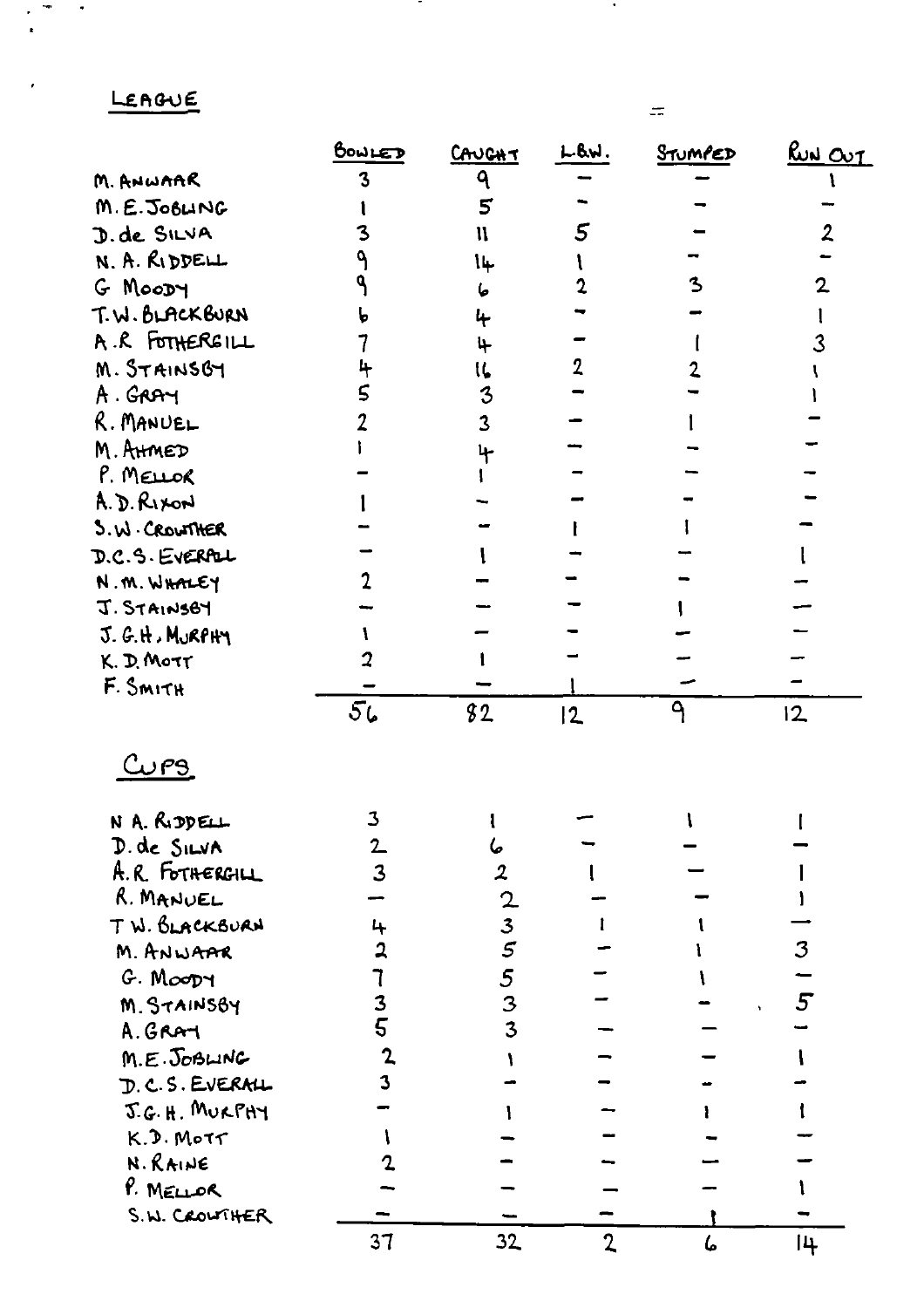$\bullet$  $\hat{\mathbf{p}}$ 

 $\mathbf{r}$ 

## BOWLING

 $\bullet$ 

 $\bullet$ 

| 8 WICKETS        | M. ANWAAR                                                        | $8 - 40$                                                 | Y                      | MARSKE                                                               | (h)                                                                                                                     |
|------------------|------------------------------------------------------------------|----------------------------------------------------------|------------------------|----------------------------------------------------------------------|-------------------------------------------------------------------------------------------------------------------------|
|                  | M. AHMED                                                         | $8 - 69$                                                 | ٧                      | GUISBOROUGH                                                          | $\bf{^{\prime}}$ a)                                                                                                     |
| 7 WICKETS        | M AHMED                                                          | $7 - 34$                                                 | V                      | SYNTHONIA                                                            | (a)                                                                                                                     |
| <b>6 WICKETS</b> | M. ANWAAR                                                        | $6 - 31$                                                 | v                      | THORNABY                                                             | (a)                                                                                                                     |
|                  | M. ANWAAR                                                        | $6 - 43$                                                 | M                      | <b>SHN THONIA</b>                                                    | $\mathcal{L}$                                                                                                           |
| 5 WICKETS        | M. ANWAAR<br>M. ANWAAR<br>AHMED<br>M<br>ANWARR<br>m<br>M. ANWAAR | $5 - 38$<br>$5 - 49$<br>$5 - 55$<br>$5 - 56$<br>$5 - 71$ | Ý<br>V<br>¥.<br>v<br>ν | BISHOP AUCKLAND<br>SALTBURN<br>$S$ ALT $B$ URN<br>NORTON<br>STOCKTON | $\left( \bullet \right)$<br>゙ん)<br>$\left(\begin{smallmatrix} 1\\ 1\\ 1\\ \end{smallmatrix}\right)$<br><b>ん)</b><br>(d) |

| LEAGUE         |                |                |              |                |
|----------------|----------------|----------------|--------------|----------------|
|                | <u>bow LED</u> | <u>CAUGHT</u>  | LBW          | STUMPED        |
| M. ANWAAR      | 30             | $+2$           | 4            | 4              |
| A. GRAY        | ٩              | 13             | 3            |                |
| K D. MOTT      | 8              | 18             | 5            |                |
| R. MANUEL      |                | ٩              | 3            |                |
| $G.$ Moopy     |                |                |              |                |
| N.M. WHALEY    |                |                |              |                |
| M. AHMED       |                | 17             | $\mathbf{2}$ | 3              |
| TW. BLACKEURN  |                |                |              |                |
| J.G.H. MURPHY  |                | 3              |              |                |
| P MELLOR       |                | 2              |              |                |
|                | 65             | 106            | 17           | 10             |
| <u>Curs</u>    |                |                |              |                |
| M. ANWAAR      | 13             | $\mathfrak{t}$ | 5            | 6              |
| A. GRAY        | 5              |                |              | $\overline{2}$ |
| R. MANUEL      | 7              | 7              |              |                |
| K D. MOTT      | 3              | 4              |              |                |
| A R FOTMERGILL |                |                |              |                |
| J G H MURPHY   |                | 2              |              |                |
| P. MELLOR      |                | 2              |              |                |
| N M. WHALEY    |                |                |              |                |
|                | 3 <sub>o</sub> | 3 <sub>1</sub> |              | 8              |